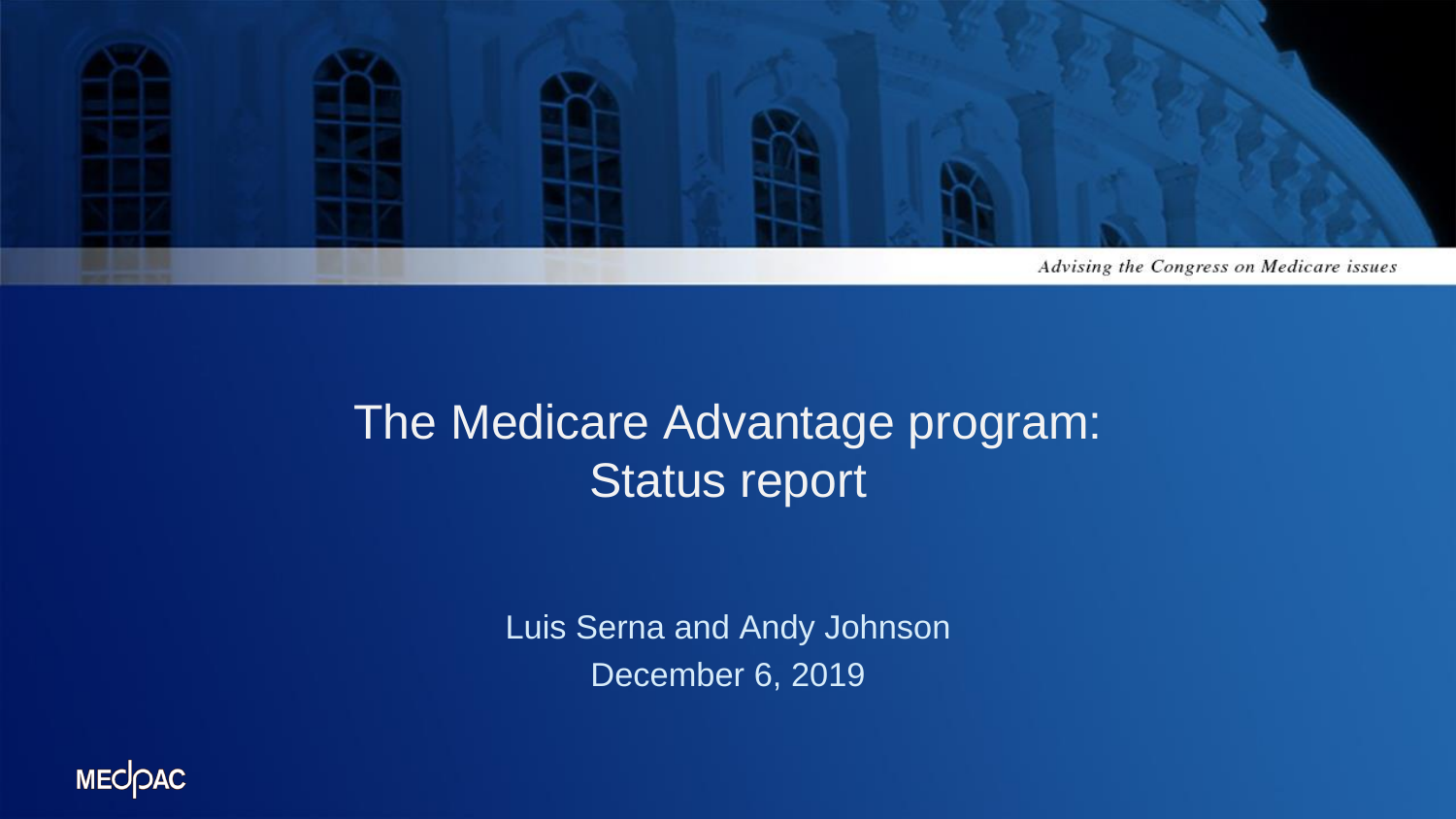## Today's presentation

- **Exatus report on Medicare Advantage (MA) enrollment,** availability, benchmarks, bids, and payment
- **. Update on coding intensity**
- **Update on quality**

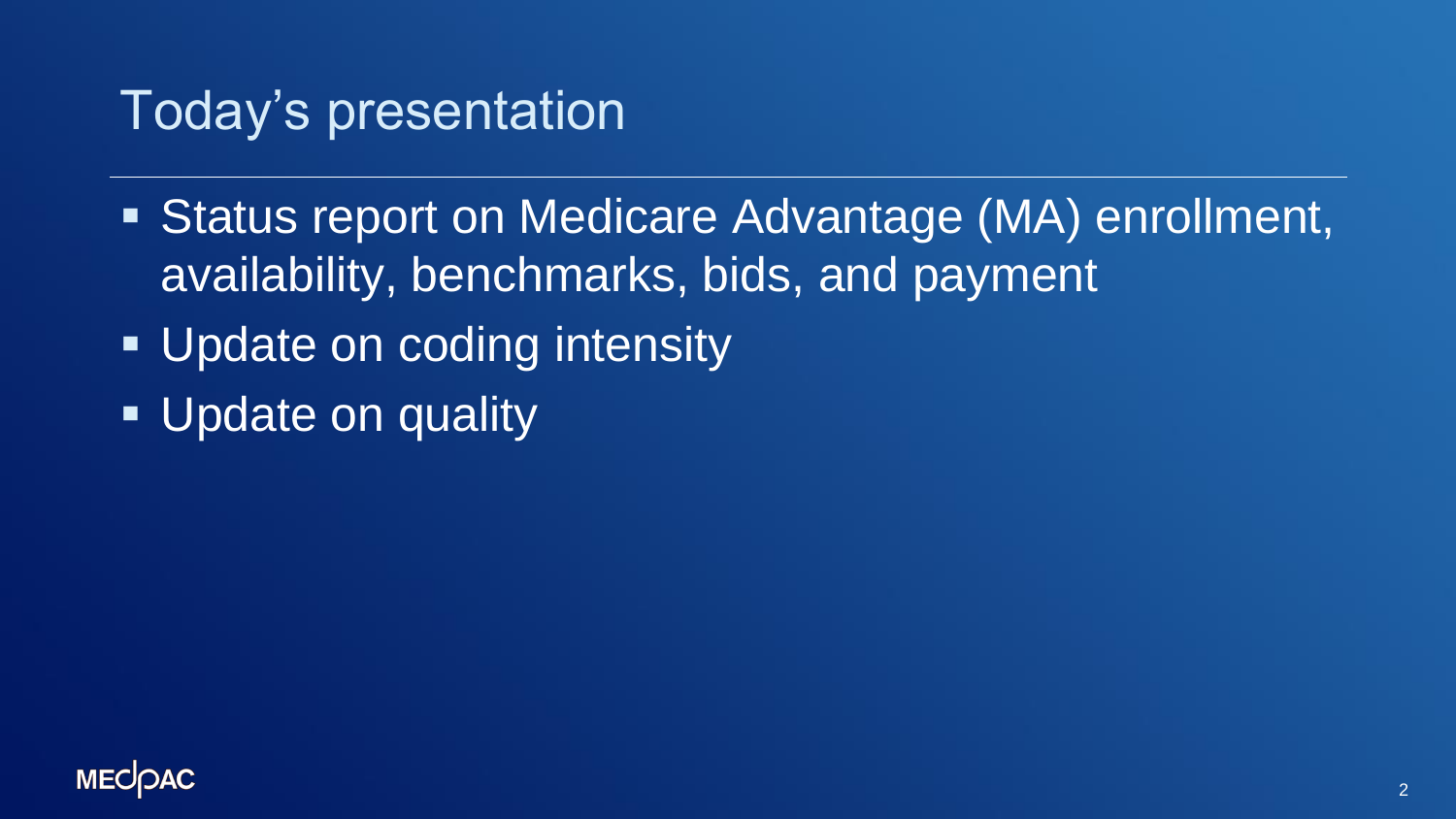## Enrollment in MA plans continues to grow rapidly



Notes: MA (Medicare Advantage), ACA (Affordable Care Act of 2010), PFFS (private fee-for-service), PPO (preferred provider organization), HMO (health maintenance organization). PFFS plans enrolled less than 1 million beneficiaries in each year. Source: CMS enrollment data

#### **MECOAC**

Data preliminary and subject to change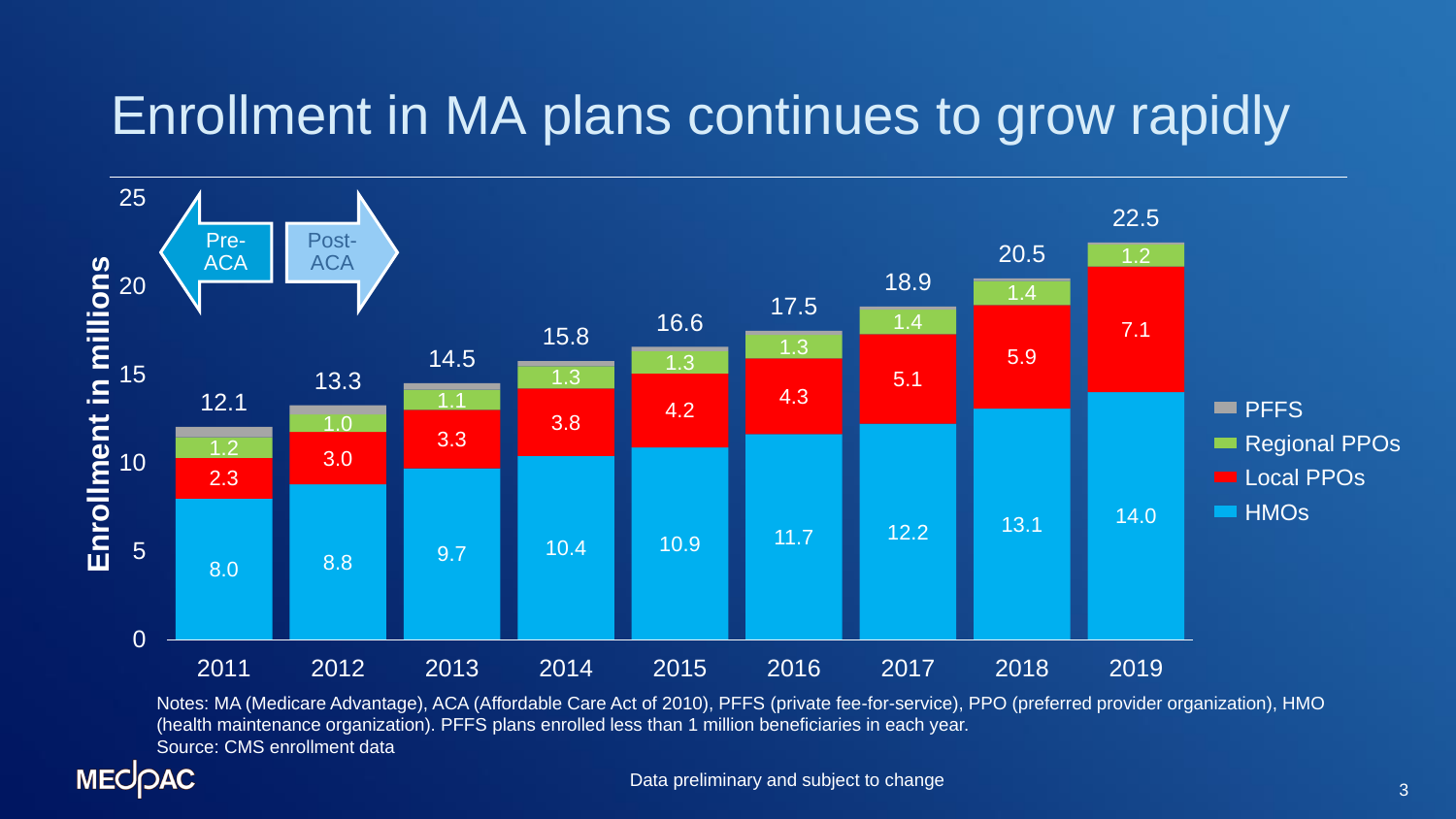#### MA plans available to nearly all Medicare beneficiaries; number of plan choices increasing

| <b>Plan Availability*</b>  | 2016 | 2017 | 2018 | 2019 | 2020 |
|----------------------------|------|------|------|------|------|
| Any MA plan                | 99%  | 99%  | 99%  | 99%  | 99%  |
| Zero-premium plan w/Part D | 81   | '81  | 84   | 90   | 93   |
| Avg. number of choices     | 18   | 18   | 20   | 23   | 27   |

\*Medicare beneficiaries with a non-employer, non-Special Needs MA plan available Source: CMS enrollment data and plan bid submissions.

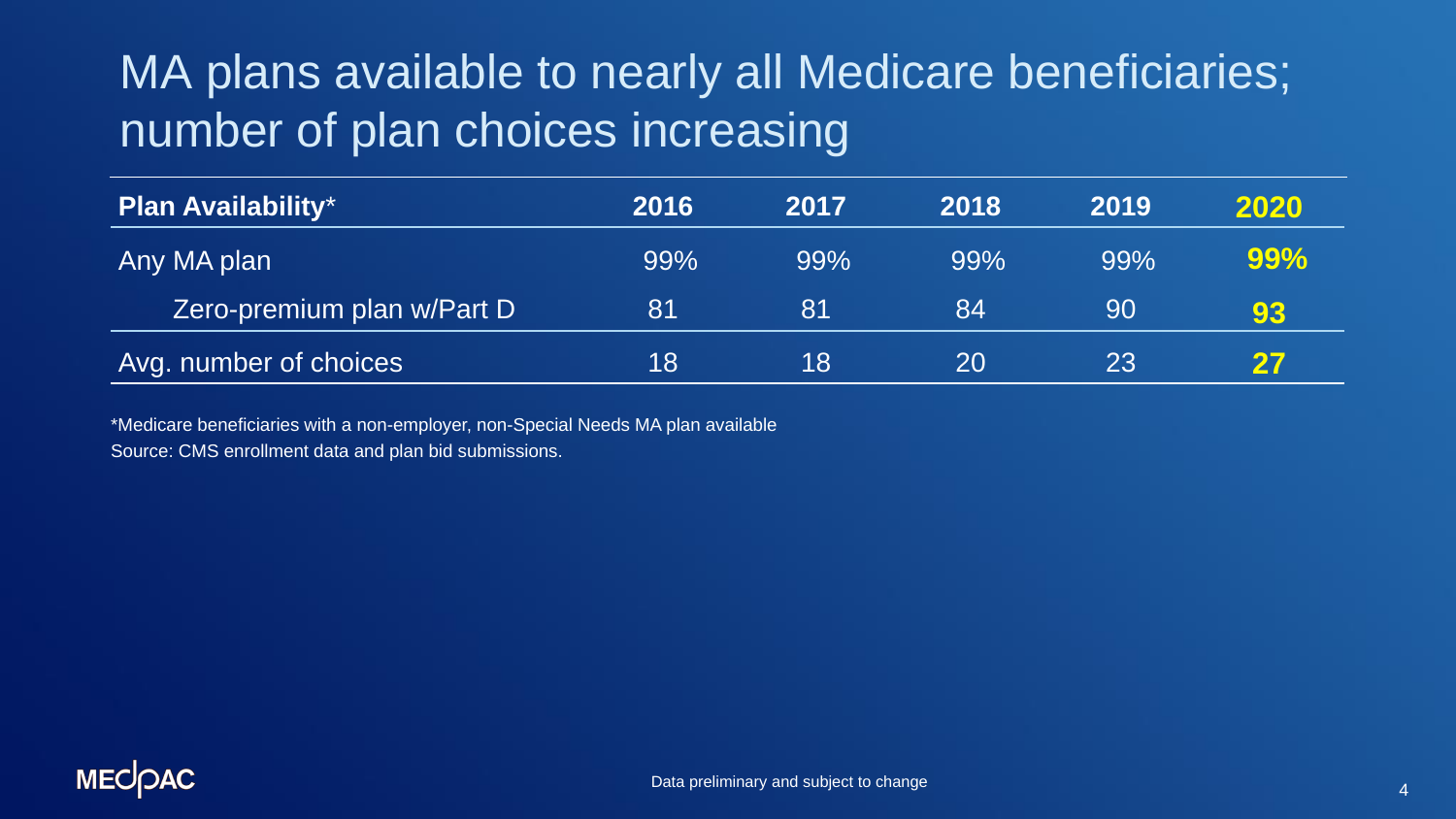## MA plan payment policy

- Payments based on plan bids, benchmarks (county-based and riskadjusted), and quality scores
- Benchmarks range from 115% of FFS in lowest-FFS spending counties to 95% of FFS in highest-spending counties
- **EXE** Benchmarks are increased for plans based on overall quality scores
- **.** If bid < benchmark, plans get a percentage (varies by plan quality score) of the difference as a "rebate"; Medicare keeps the rest of the difference
- **. If bid > benchmark, program pays benchmark, enrollee pays premium**

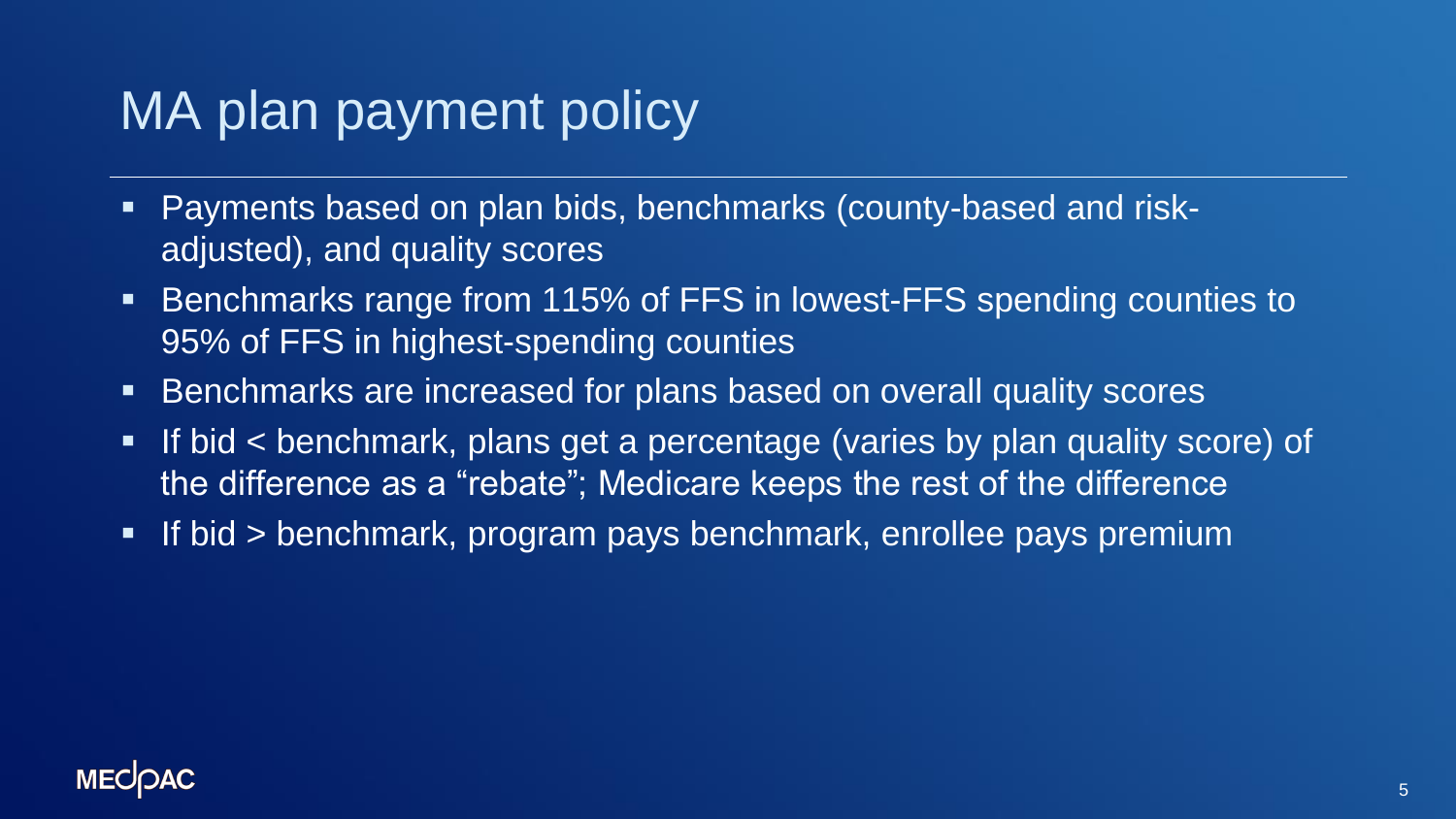## Level of rebates reached historic high in 2020



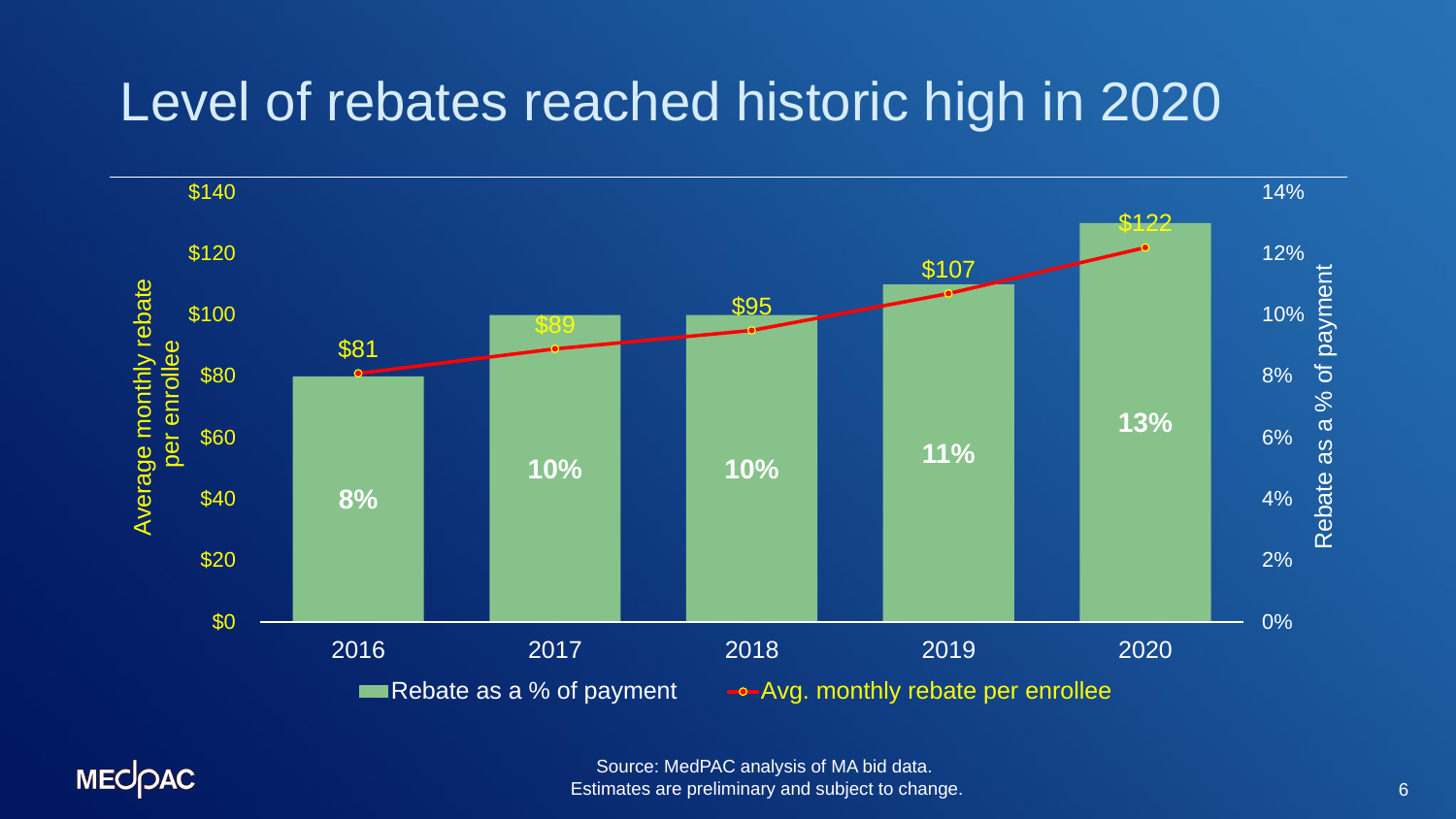## MA benchmarks, bids, and payments relative to FFS, 2016-2020



\*Coding differences in 2019 and 2020 reflect 2018 levels (the most recent available data).

Note: FFS (fee-for-service). Benchmark and payment percentages include quality bonuses. Data preliminary and subject to change.

Source: Analysis of MA bid and rate data.

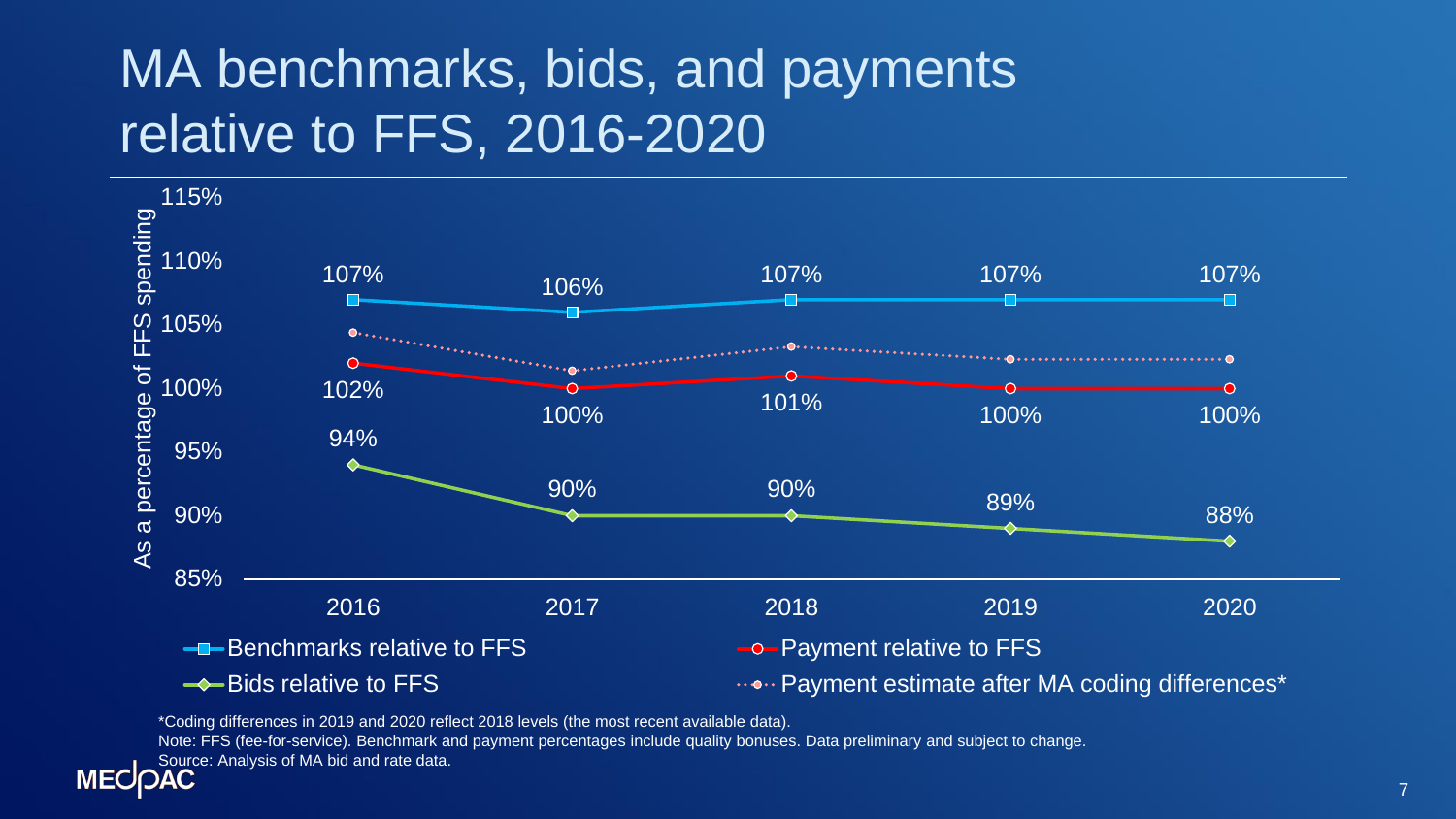### Even in the lowest spending areas, most MA plans bid below local FFS spending



Source: Analysis of MA bid and rate data.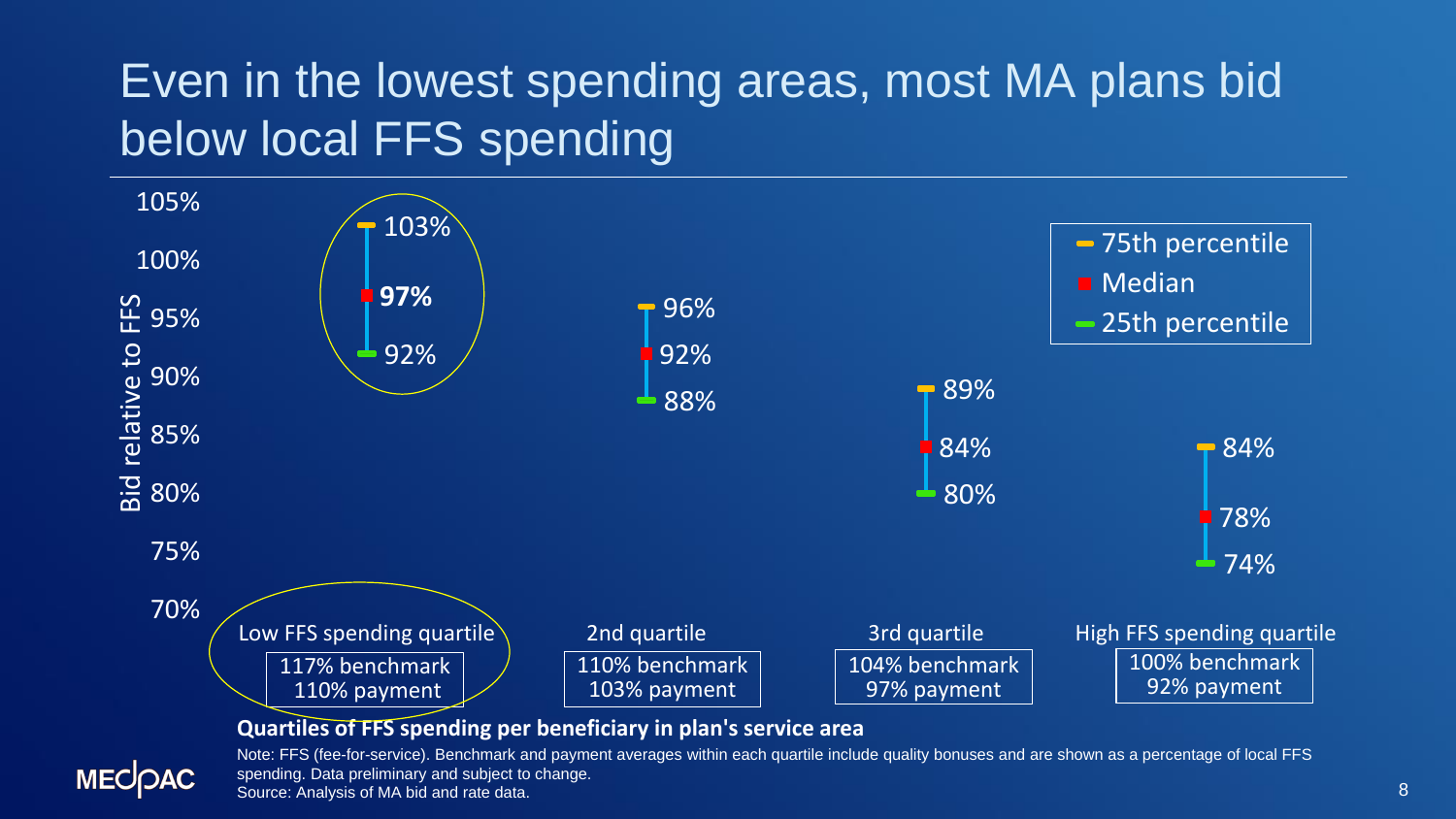## MA risk adjustment largely based on diagnoses

- Medicare pays MA plans a capitated rate:
	- Base payment amount \* beneficiary-specific risk score
- Risk scores are based on:
	- **Demographic information**
	- Diagnoses grouped in hierarchical condition categories (HCCs)
- Risk scores adjust payment
	- **EXTERGE SERVIER Increase base rate for more costly beneficiaries**
	- **EXPERISE DECTEASE DASE TATE for less costly beneficiaries**

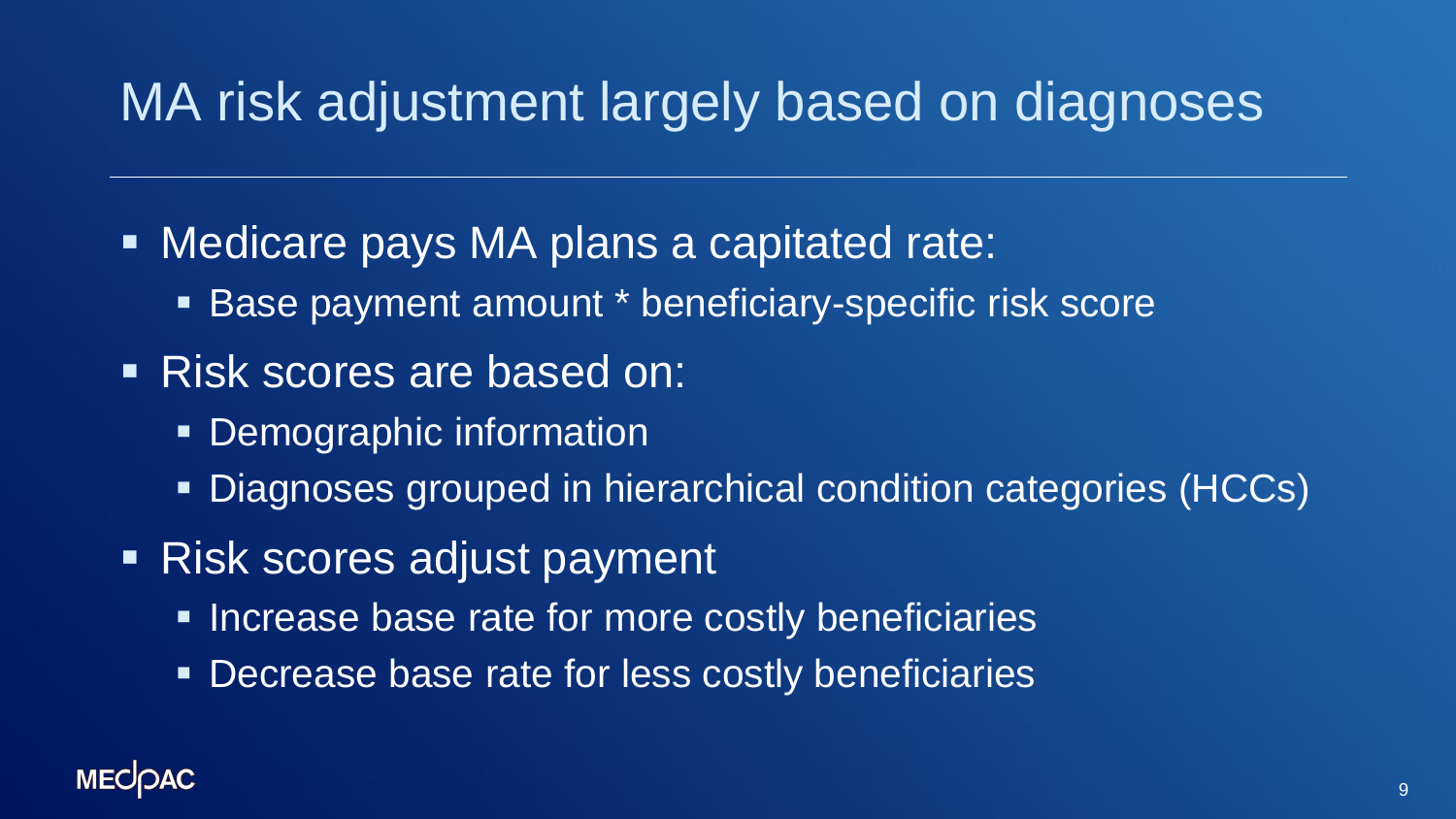## MA coding generated excess payments in 2018

- **. Differences in diagnostic coding between FFS and MA** 
	- **FFS: Little incentive to code diagnoses**
	- MA: Financial incentive to code more diagnoses
	- **EXA)** Leads to greater MA risk scores for equivalent health status
- 2018 MA risk scores were about 8 percent higher than FFS
- After accounting for coding adjustment of 5.91 percent:
	- MA risk scores in 2018 were 2 to 3 percent higher than FFS due to coding differences, generating about \$6B in excess payments

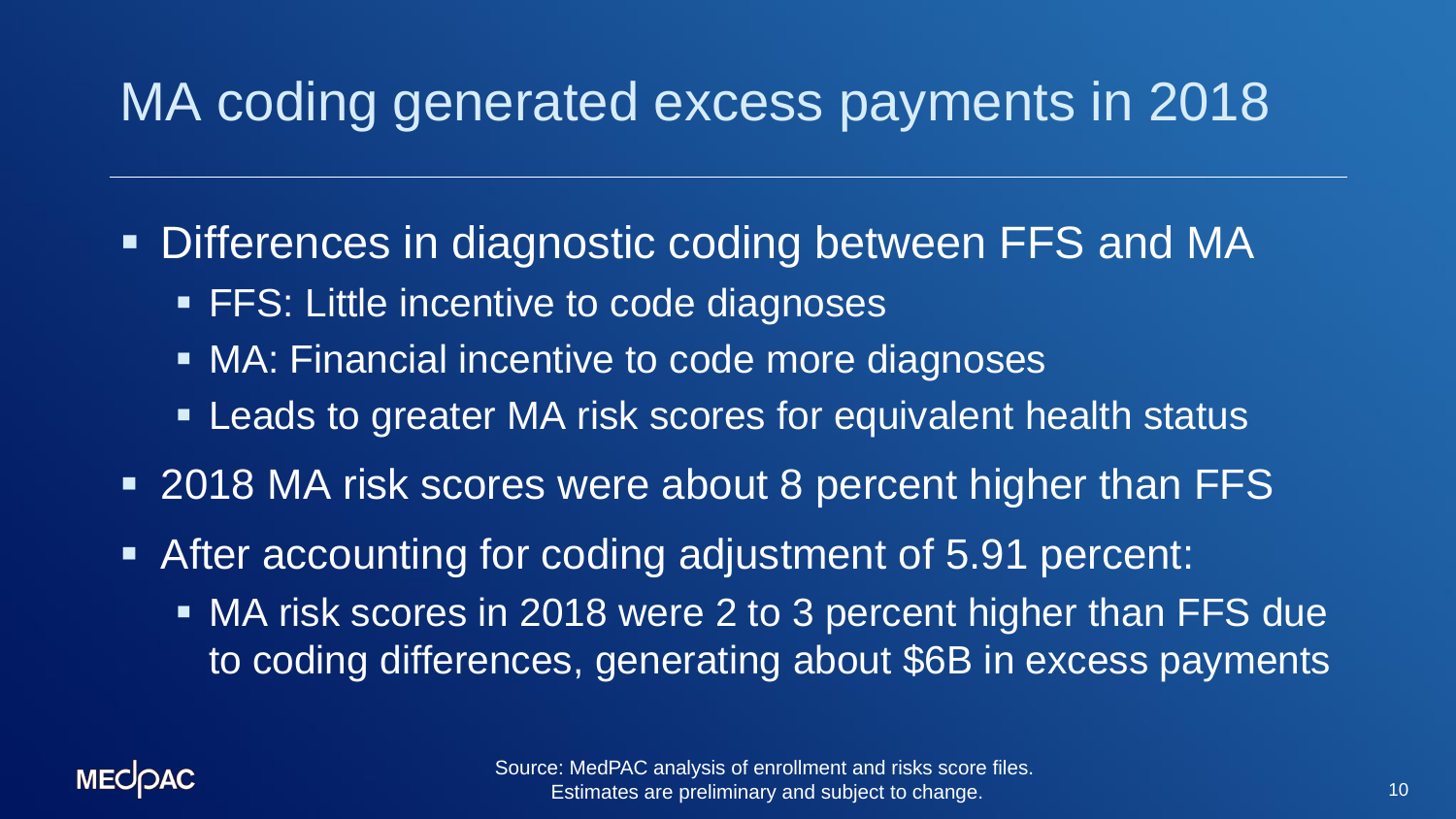# Impact of MA coding intensity likely to increase; can be limited by model revisions



**MECOAC** 

Source: MedPAC analysis of enrollment and risks score files. Estimates are preliminary and subject to change.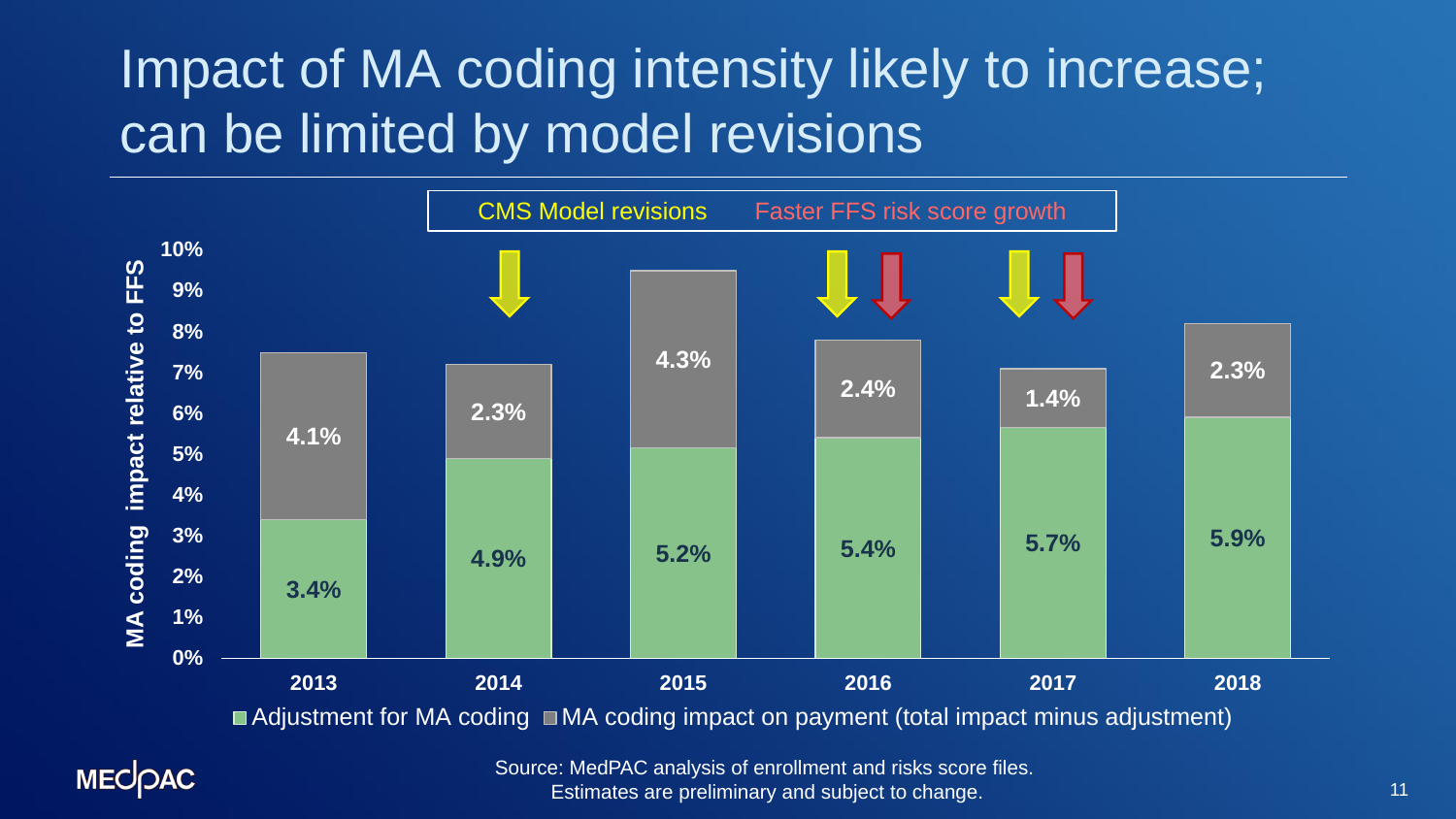## Variation in coding intensity impact across MA contracts

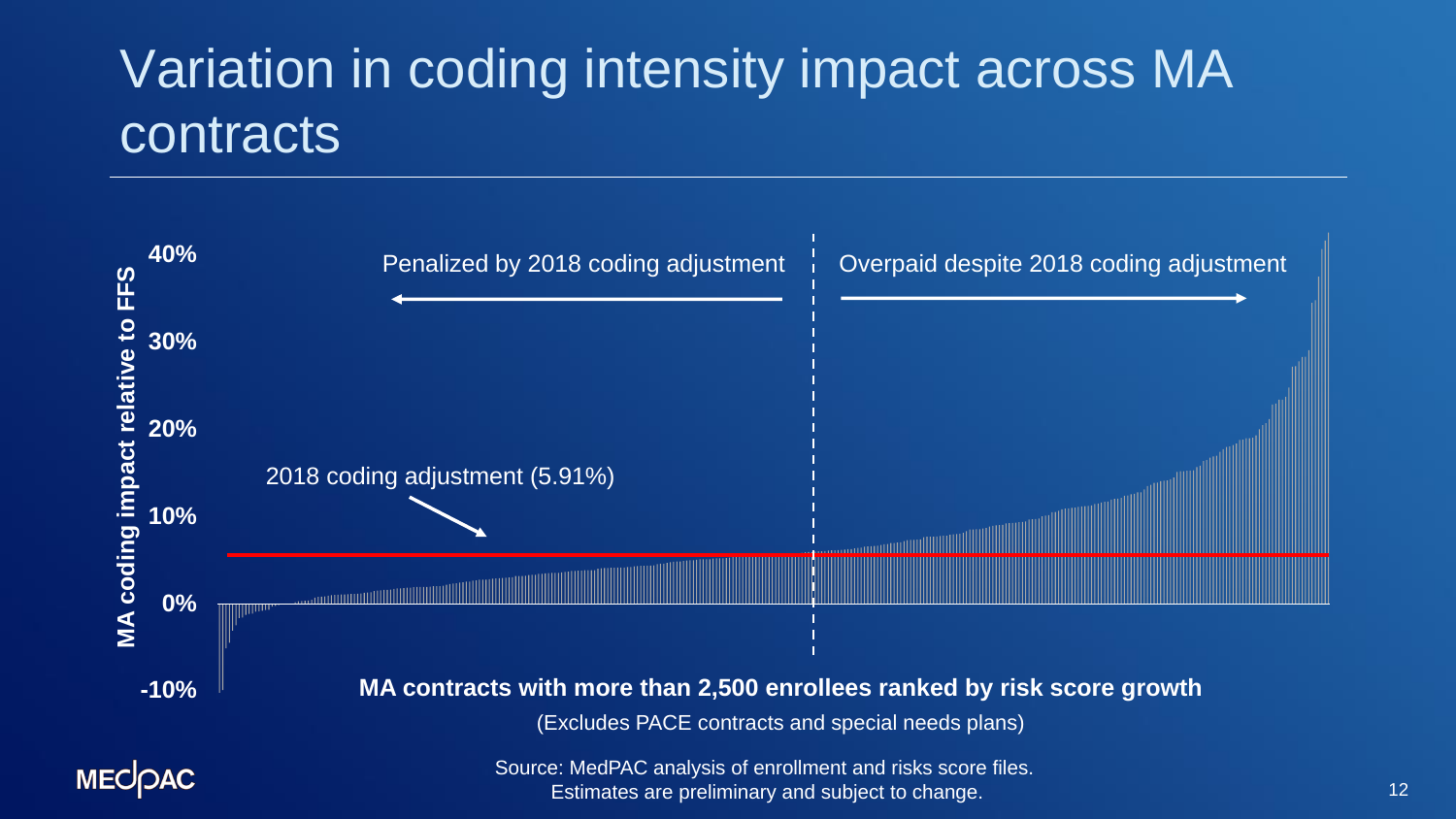# Quality in MA cannot be meaningfully evaluated

- Quality bonus program (QBP) not a good basis of judging quality for the one-third of Medicare beneficiaries in MA
	- **Example 20 and dispersed contracts, exacerbated by consolidations**
	- **Too many measures, some based on small sample**
	- Cannot be compared to FFS in local market
- QBP generates about \$6 billion for highly-rated contracts ■ 82 percent of enrollees in bonus-level plans
- An improved value incentive program could address these issues